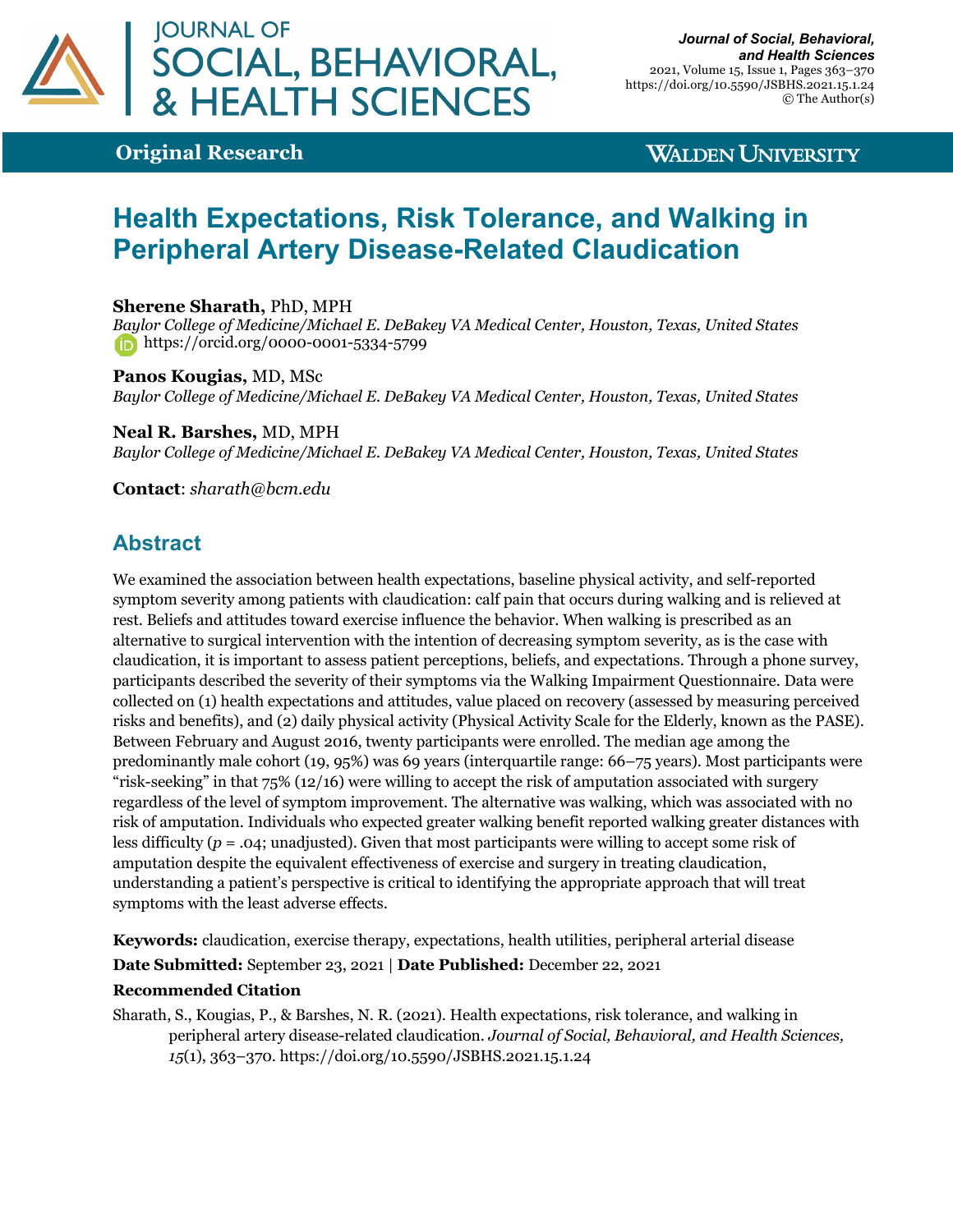## **Introduction**

Recent estimates in the United States indicate an increase in the prevalence of peripheral artery disease (PAD) and a corresponding increase in the number of individuals reporting a symptom of PAD—calf pain, known as claudication, which occurs during walking and is relieved at rest (Criqui, 2001; Fowkes et al., 2013; Norgren et al., 2007; Selvin & Erlinger, 2004).

## **Literature Review**

Studies have shown that physical activity, specifically walking, is as beneficial as surgical intervention for symptom alleviation (Al-Jundi et al., 2013; Fakhry et al., 2013; Fakhry et al., 2015; Gardner et al., 2011). Yet, there are individuals for whom recommendations of initial or continued physical activity remain challenging. Accounting for patient expectations, perceptions, and beliefs regarding symptoms is important and will help identify the most effective strategies to use when presenting treatment options. We used health utilities, a set of measures that assess an individual's preference for health-related outcomes (Drummond et al., 2005), to describe treatment preferences, expectations, and risk attitudes. In patients with claudication, it is unclear how these factors impact physical activity behavior and the individual's decision-making process for surgical intervention and/or physical activity. Clarifying the role of these influences (both markers and pathways) would be instrumental in identifying successful strategies that encourage physical activity adherence.

## **Purpose of the Study**

In this pilot study, our aim was to understand the relationship between health utilities in the context of risk/benefit attitudes and physical activity. In addition, we describe the associations between health expectations, risk tolerance, symptom severity, and walking.

## **Methods**

### **Participants**

Adult individuals (>18 years of age) who were referred for initial appointments to the Vascular Surgery clinic with a diagnosis of claudication at the Michael E. DeBakey Veterans Affairs Medical Center were considered for participation in this study.

### **Context**

Claudication was defined as exertional pain (i.e., relieved by rest) in the leg with an ankle-brachial index of 0.9 or less and diagnosis confirmed by a board-certified vascular surgeon. Ankle-brachial indices are non-invasive blood pressure tests that are used to diagnose PAD. We excluded individuals with rest pain and a toe pressure of <50 mmHg or a non-healing wound that was present for more than 2 weeks. The study protocol was approved by the Baylor College of Medicine Institutional Review Board and the Veterans Affairs Research & Development Committee. A waiver of written consent was approved by the IRB as the survey was administered through phone calls. All study participants provided verbal, informed consent prior to participation in this study.

### **Data Collection**

A modified standard gamble method, using previous estimates of the long-term risks of major amputations after revascularization (Fakhry et al., 2015), was used to measure risk/benefit attitudes. Study participants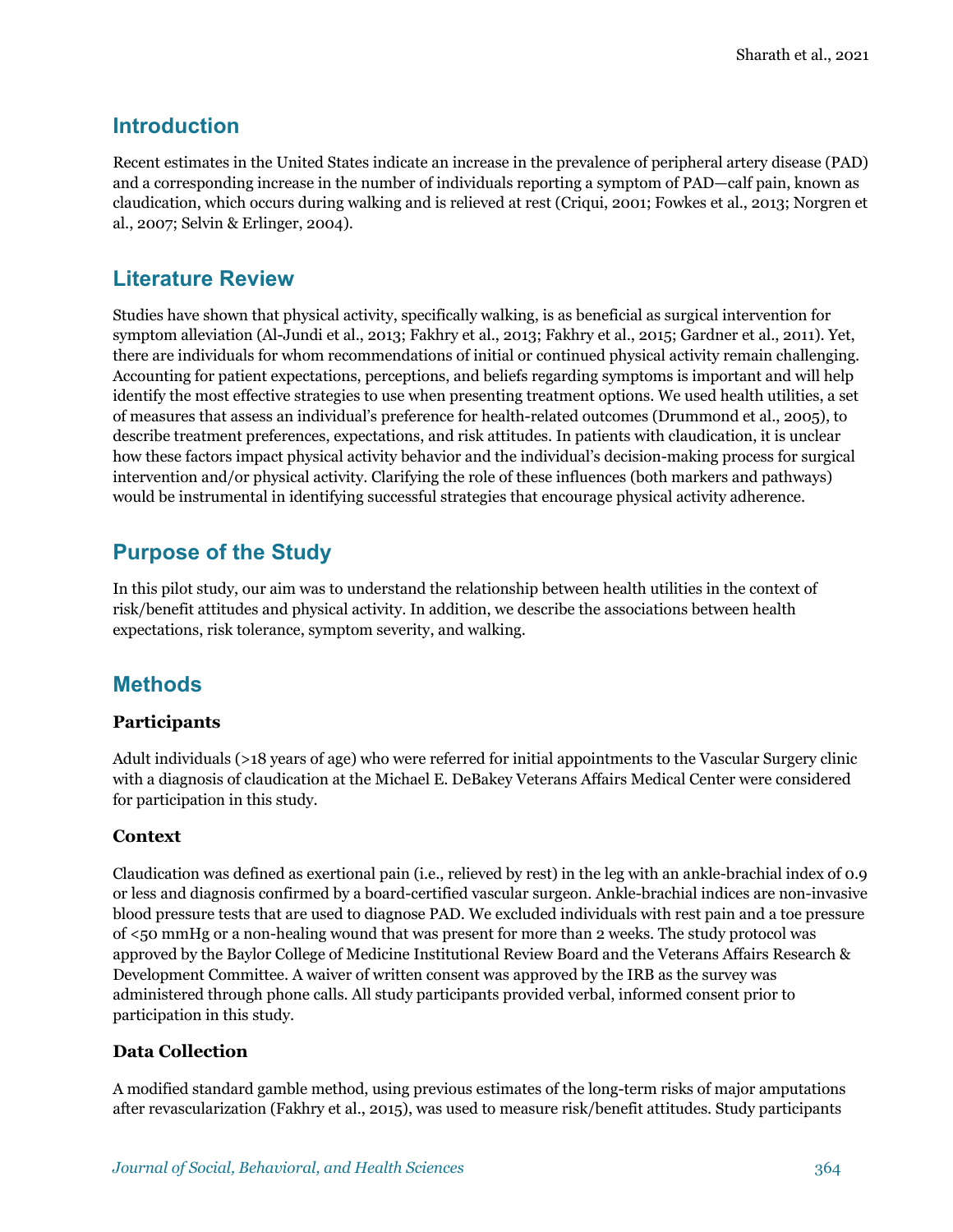were asked open-ended questions about expected symptom improvement when provided with the risk of amputation for two treatment types (i.e., surgery and exercise). The Physical Activity Scale for the Elderly (PASE) was used to measure activity. The PASE is a validated instrument that shows significant  $(P<.01)$ correlations between questionnaire responses and quantitative data (pedometers; Dinger et al., 2004). The distance and speed sub-scales of the Walking Impairment Questionnaire were used to measure symptom severity (Regensteiner et al., 1990). Type of claudication pain was assessed using the San Diego Claudication Questionnaire (Criqui et al., 1996).

### **Data Analysis**

Pearson's  $\chi^2$ , Fisher's exact, and the nonparametric equality of medians tests were used to compare ordinal variables. Pearson's correlations were used to determine presence and strength of correlations between continuous variables. Unadjusted associations were evaluated using linear regression for the following outcomes: expected symptom improvement (exercise and surgical intervention), expected improvement at different risk levels (2%, 4%, and 10%), and acceptable risk at different symptom improvement levels (100%, 75%, 50%, and 35%). Results were statistically significant at a *P*-value <.05. All statistical analyses were conducted using Stata IC version 13.0 (StataCorp, College Station, TX).

## **Results**

Between February and August 2016, 20 eligible participants were administered the questionnaire through a phone call. The median age was 68.5 years (IQR: 66–75 yrs.). Almost all the participants were male (19, 95%). More than half were White (11, 55%). Table 1 delineates the baseline demographic and medical history characteristics of the cohort while presenting, comparing by type of claudication pain.

| <b>Variables</b>                   | <b>Entire cohort</b> | Classic claudication <sup>a</sup> | <b>Exertional paina</b> |
|------------------------------------|----------------------|-----------------------------------|-------------------------|
|                                    | $N = 20\,(%$         | $N = 10(%)$                       | $N = 10(%)$             |
| Age, median (IQR)                  | $69(66 - 75)$        | $68(66 - 74)$                     | $70(66 - 78)$           |
| Male                               | 19(95)               | 10(100)                           | 9(90)                   |
| Race/ethnicity                     |                      |                                   |                         |
| White                              | 11(55)               | 7(70)                             | 4(40)                   |
| <b>Black</b>                       | 8(40)                | 2(20)                             | 6(60)                   |
| Native Hawaiian                    | 1(5)                 | 1(10)                             | $\mathbf{O}$            |
| Bilateral claudication             | 4(20)                | 4(40)                             | $\mathbf{O}$            |
| ABI, median (IQR)                  | $0.6(0.5-0.7)$       | $0.6(0.5-0.6)$                    | $0.7(0.5-0.9)$          |
| Toe pressures, median (IQR)        | $41(30-51)$          | $42(30-46)$                       | $38(30-62)$             |
| BMI, median (IQR)                  | $28(20-30)$          | $29(20-30)$                       | $26(20-30)$             |
| Current or past history of smoking | 18(90)               | 9(90)                             | 9(90)                   |
| Hypertension                       | 16(80)               | 8(80)                             | 8(80)                   |
| Hyperlipidemia                     | 12(60)               | 8(80)                             | 4(40)                   |
| Diabetes mellitus                  | 6(30)                | 3(30)                             | 3(30)                   |

**Table 1.** *Baseline Descriptive Characteristics of Participants Who Were Referred to the Vascular Surgery Service for Intermittent Claudication*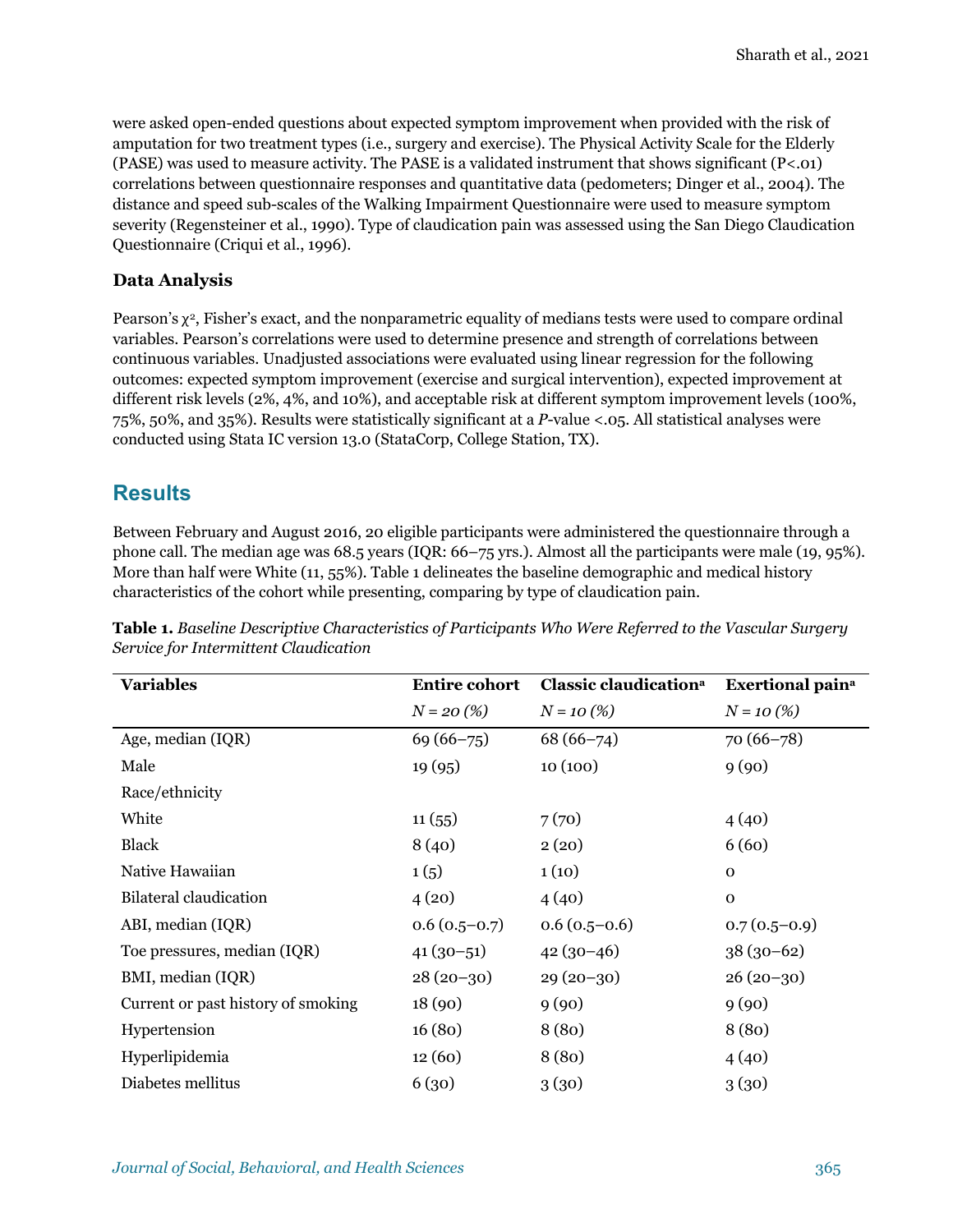| COPD <sup>b</sup>                               | 5(25)         | 0(0)         | 5(50)         |
|-------------------------------------------------|---------------|--------------|---------------|
| Total WIQ score, median (IQR) c                 | $8(0.8-36)$   | $9(0.8-34)$  | $7(1-46)$     |
| WIQ distance score, median $(IQR)$ <sup>c</sup> | $6(2-40)$     | $5(2-35)$    | $6(2-49)$     |
| WIQ difficulty score, median (IQR) <sup>c</sup> | $10(0-29)$    | $10(0-29)$   | $7(0-29)$     |
| Total PASE score, median (IQR) <sup>d</sup>     | $100(71-146)$ | $98(82-148)$ | $113(63-144)$ |

Abbreviations: ABI—Ankle-Brachial Index; BMI—Body Mass Index; COPD—Chronic Obstructive Pulmonary Disease; WIQ—Walking Impairment Questionnaire

a Defined by the San Diego Claudication Questionnaire

**b** Significant difference between groups (p<0.05)

<sup>c</sup> Lower scores indicate greater impairment.

<sup>d</sup> Increasing scores indicate increasing physical activity.

### **Expectations at Different Levels of Risk**

As risk estimates increased, the proportion of participants who expected significant improvement did not clearly increase or decrease. In general, individuals expected significant improvement in symptoms regardless of the level of risk presented. Self-reported symptom severity did not increase or decrease significantly based on expected symptom improvement either.

### **Acceptable Risk at Different Levels of Symptom Improvement**

In exchange for relatively marginal (35%) symptom improvement, nine participants (56%) were willing to accept between 0% and 4% risk. Most participants (12/16, 75%) were willing to accept at least *some* risk of amputation in exchange for symptom relief. When asked how much improvement they expected with surgery compared to exercise, more participants expected greater than 60% improvement in symptoms after surgery (13/18, 72%) than with exercise (5/19, 26%). Expected improvement from surgery was significantly associated with exercise when adjusted for expected improvement from exercise, symptom severity, and claudication pain type  $(p = .04)$ .

With zero as the score indicating the greatest impairment or lowest walking ability from symptom severity, the median Walking Impairment Questionnaire score for the entire cohort was 7.5, with a range between 0.3 and 52.6. Total physical activity was not related to self-reported symptom severity. However, expectations of improvement were dependent on walking impairment. For exercise, individuals who expected greater walking benefit reported greater walking distances with less difficulty (*p* = .04; unadjusted). Overall, as the expectation of benefit from exercise increased, total walking impairment decreased. In other words, individuals who thought that walking was better for them reported feeling less impeded in their walking. This could also mean that being able to walk greater distances influenced the individual's expectation.

## **Discussion**

Much of claudication symptomatology is subjective. While quantitative disease severity measures (i.e., ABIs and toe pressures) are commonly used to influence provider-level treatment decisions, the effects of patientlevel qualitative factors, patient-reported quality of life, daily activity impairment, and treatment preferences are largely unknown. Because of the degree of subjectivity involved in both symptom experience and the uptake of one of the treatment pathways (i.e., physical activity), it is important to fully understand the effect of these qualitative variables on treatment recommendations from the patient's perspective to ensure that the best course of action is agreed upon and completed. Among veterans with claudication, studies have shown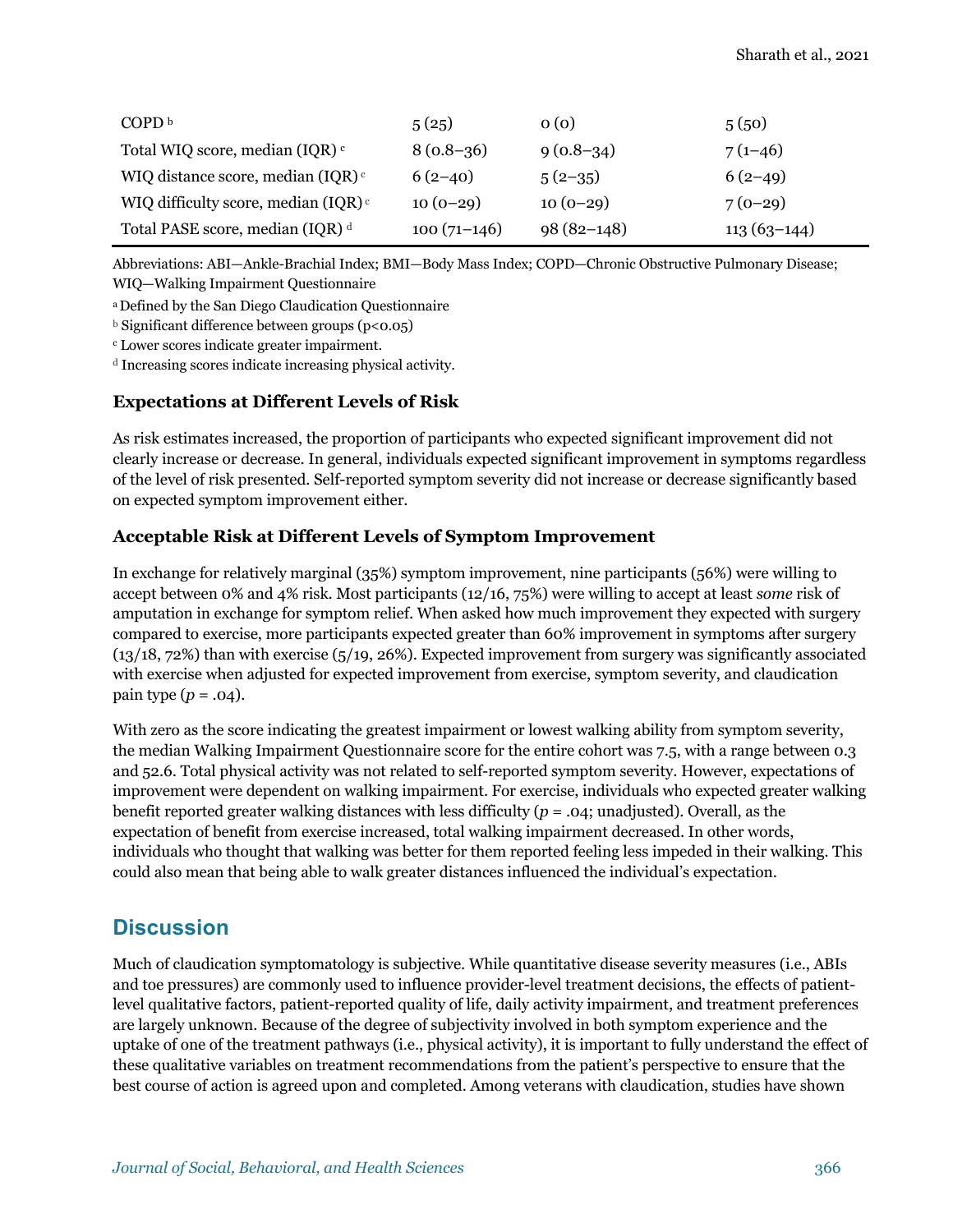that psychosocial factors have no small importance in the patient's approach to treatment recommendations (S. Sharath et al., 2016; S. E. Sharath et al., 2016). In this study, we found that (1) most participants were "risk-seeking" in that they were willing to accept at least *some* risk of amputation in exchange for symptom improvement, and (2) individuals reporting lower walking impairment scores expected greater benefit from walking.

### **Integration Into the Current Literature**

The associations between beliefs, expectations, and actions have significant implications on physical activity behavior and adherence. Numerous studies have compared the benefits and limitations of community-based and supervised exercise therapy (Bendermacher et al., 2006). Yet, few studies have examined adherence rates and the reasons for both adherence and non-adherence from a beliefs and risk tolerance perspective. In addition, despite acknowledgment that adherence to activity recommendations among claudication patients is low (Bendermacher et al., 2006), there have been few examinations on the reasons for non-adherence.

To address some of the uncertainty on this subject, we investigated how risk attitudes and tolerance were related to a patient's expected symptom improvement. We hypothesized that individuals who expected greater improvement at the lowest level of risk (2%) compared to the highest level of risk (10%) could be considered "risk-averse" and, therefore, more likely to seek alternative treatment options (in this case, physical activity). Conversely, those who expected greater improvement at the highest level of risk could be considered "riskseeking" and less likely to enact exercise recommendations. Our participants were "risk-seeking" in the sense that they were willing to accept some risk of amputation in exchange for symptom improvement. Morbi et al. (2017) reported similar findings of risk-seeking behavior among their cohorts: Individuals were willing to accept significant risk of treatment failure in exchange for greater benefit. Yet, in Morbi's study, unlike ours, nobody was willing to accept any amputation risk. In our study, most subjects (72%) were willing to accept a maximum of 4% risk regardless of the hypothesized improvements in symptoms (35%, 50%, 75%, and 100%). While we did not observe any differences in expectations when the question was phrased in terms of risk, we observed greater differences when scenarios were presented in the context of symptom improvement. This, perhaps, highlights the significant effect that subjective symptoms have on patient treatment preferences. In addition, we noted that although the data show the benefit of exercise over surgical intervention in treating claudication, participants in our study reported the reverse understanding.

### **Limitations**

There were some challenges in understanding the risk/benefit questions. Subjects had trouble responding to the hypothetical scenarios presented and tended to use risk information presented earlier on (the evidencebased 4% risk) as touchstones for their responses. Other subjects refused to even consider surgical intervention. Yet, this hostility to risk did not seem to translate into significant activity. Another consideration is that people with mild to moderate claudication tend to continue on with their symptoms without seeking sources of symptom respite.

It is important to note that our sample size significantly limits the interpretation of our findings. Specifically, in terms of representation, this mostly male, White cohort does not characterize the experiences and attitudes of women and members of other races/ethnicities. In addition, we were unable to statistically adjust for significant factors that would have strengthened the accuracy of estimates.

### **Implications for Theory and Practice**

Despite the limitations outlined, as a hypothesis-generating study, we did find that factors not previously considered in claudication research (i.e., benefit expectations, symptom severity) provided insight into physical activity behavior. While this is not sufficiently robust evidence to apply in clinical practice widely, the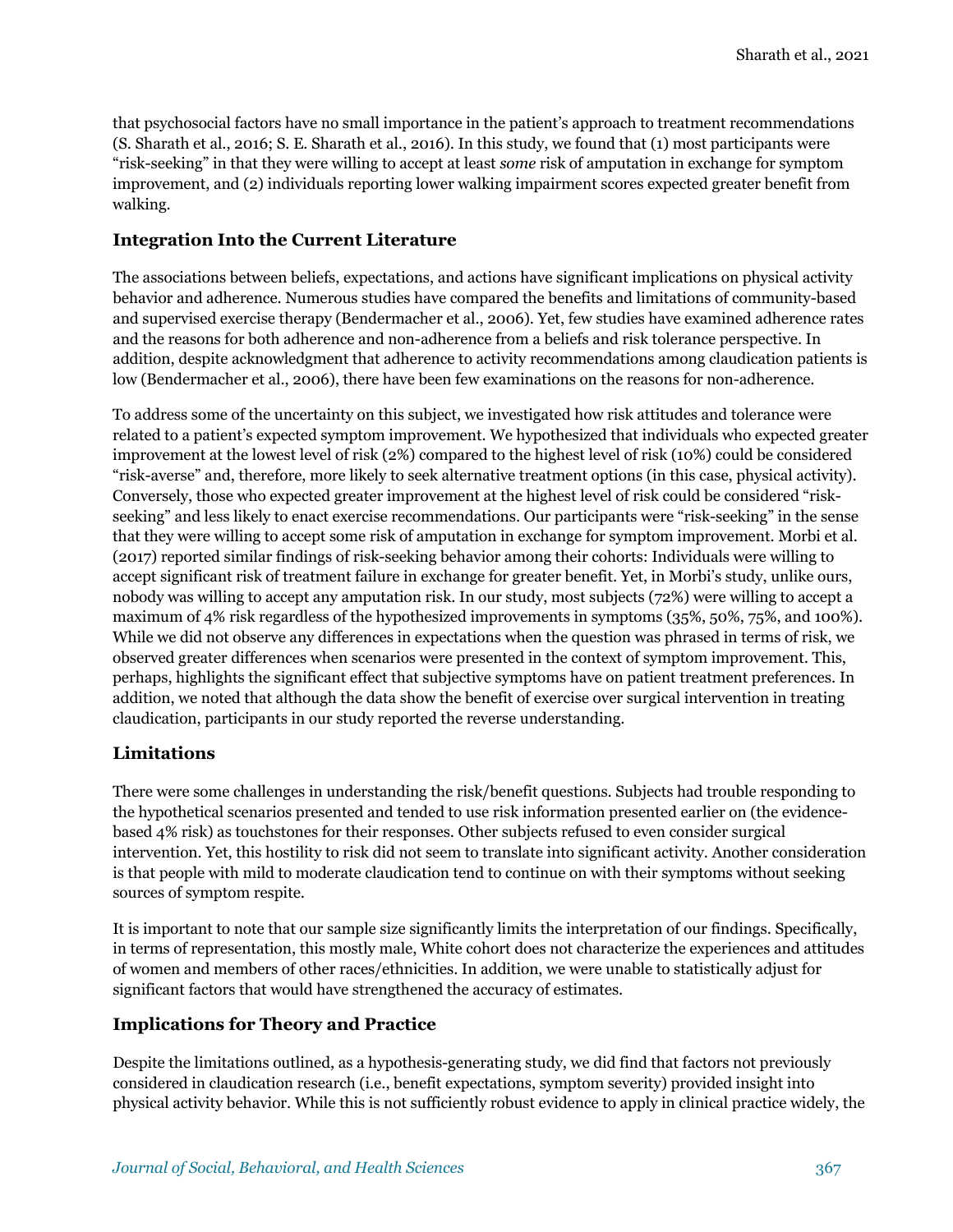risk/benefit calculation of using this information to influence provider–patient discussions leans toward benefit rather than risk—specifically, directing special attention to clear and contextual descriptions of the disease and treatment options. We hope that this study (1) contributes to understanding the role of behavior among patients with PAD and (2) encourages further robust investigation on the topic.

## **Conclusion**

Most participants were willing to accept some risk of amputation in exchange for symptom improvement. Decreasing symptom severity was associated with an increasing expectation that walking will result in symptom improvement. Our findings may reflect the uncertainty and lack of understanding of the mechanism and benefits of the treatment options among people with claudication, specifically, that exercise is integral to symptom management regardless of revascularization status. This report also suggests that as subjective symptom severity increases, the deterrent effect of amputation risk decreases, and surgical intervention is more likely to become a treatment choice. When providers recommend exercise, accounting for a patient's symptom understanding and expectations regarding the treatment options may ensure increased walking adherence.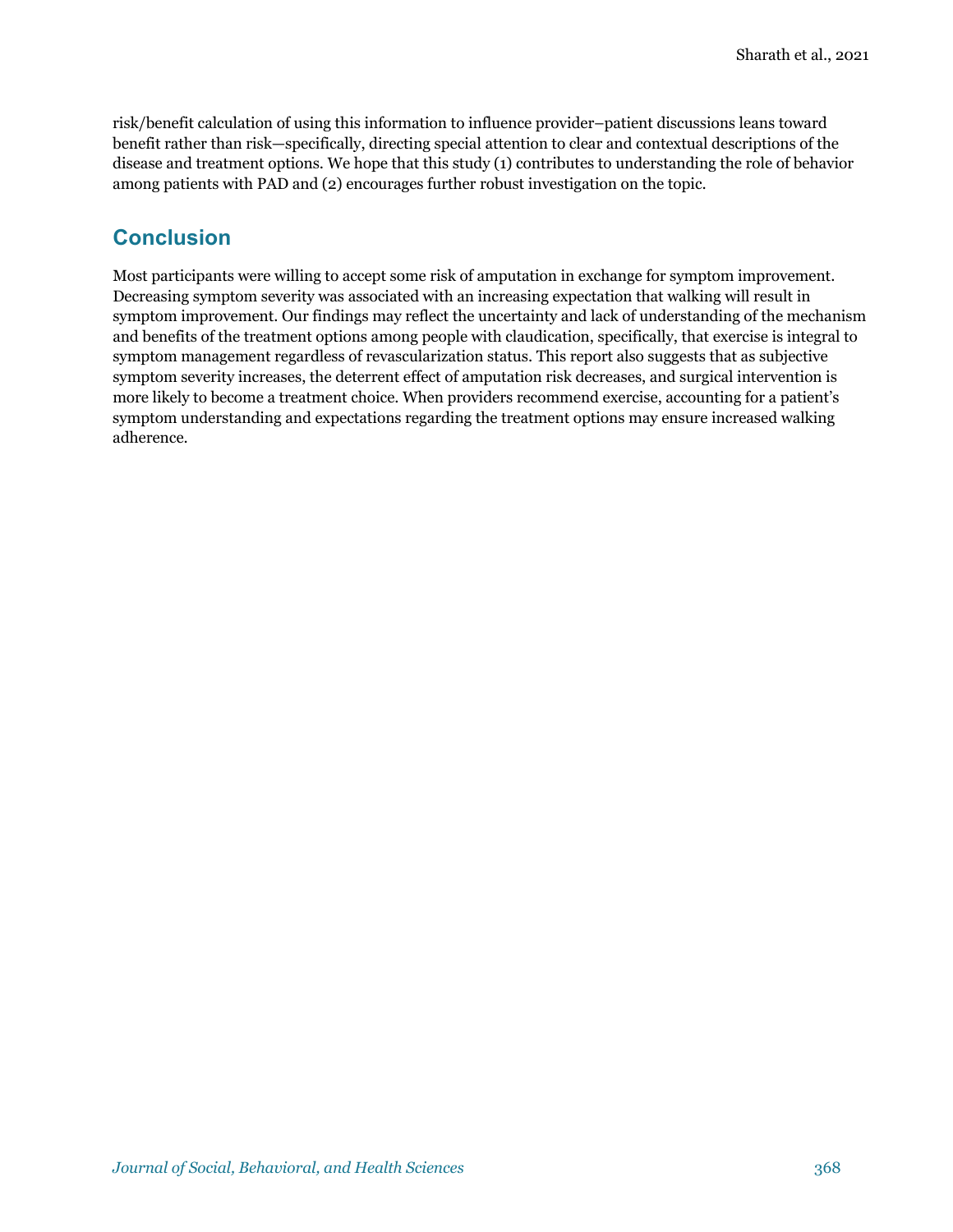## **References**

- Al-Jundi, W., Madbak, K., Beard, J. D., Nawaz, S., & Tew, G. A. (2013). Systematic review of home-based exercise programmes for individuals with intermittent claudication. *European Journal of Vascular and Endovascular Surgery, 46*(6), 690–706. https://doi.org/10.1016/j.ejvs.2013.09.004
- Bendermacher, B. L. W., Willigendael, E. M., Teijink, J. A. W., & Prins, M. H. (2006). Supervised exercise therapy versus non-supervised exercise therapy for intermittent claudication. *Cochrane Database Systematic Reviews*, *2*, Article CD005263. https://doi.org/10.1002/14651858.CD005263.pub2
- Criqui, M. H. (2001). Peripheral arterial disease—epidemiological aspects. *Vascular Medicine, 6*(Suppl. 1), 3–7. https://doi.org/10.1177/1358836X0100600i102
- Criqui, M. H., Denenberg, J. O., Bird, C. E., Fronek, A., Klauber, M. R., & Langer, R. D. (1996). The correlation between symptoms and non-invasive test results in patients referred for peripheral arterial disease testing. *Vascular Medicine, 1*(1), 65–71. https://doi.org/10.1177/1358863X9600100112
- Dinger, M. K., Oman, R. F., Taylor, E. L., Vesely, S. K., & Able, J. (2004). Stability and convergent validity of the Physical Activity Scale for the Elderly (PASE). *Journal of Sports Medicine and Physical Fitness, 44*(2), 186–192. https://pubmed.ncbi.nlm.nih.gov/15470317/
- Drummond, M. F., Sculpher, M. J., Torrance, G. W., O'Brien, B. J., & Stoddart, G. L. (2005). *Methods for the economic evaluation of health care programmes* (3rd ed.). Oxford University Press.
- Fakhry, F., Rouwet, E. V., den Hoed, P. T., Hunink, M. G. M., & Spronk, S. (2013). Long-term clinical effectiveness of supervised exercise therapy *versus* endovascular revascularization for intermittent claudication from a randomized clinical trial. *British Journal of Surgery, 100*(9), 1164–1171. https://doi.org/10.1002/bjs.9207
- Fakhry, F., Spronk, S., van der Laan, L., Wever, J. J., Teijink, J. A. W., Hoffmann, W. H., Smits, T. M., van Brussel, J. P., Stultiens, G. N. M., Derom, A., den Hoed, P. T., Ho, G. H., van Dijk, L. C., Verhofstad, N., Orsini, M., van Petersen, A., Woltman, K., Hulst, I., van Sambeek, M. R. H. M., Rizopoulos, D., & Hunink, M. G. M. (2015). Endovascular revascularization and supervised exercise for peripheral artery disease and intermittent claudication: A randomized clinical trial. *JAMA, 314*(18), 1936–1944. https://doi.org/10.1001/jama.2015.14851
- Fowkes, F. G. R., Rudan, D., Rudan, I., Aboyans, V., Denenberg, J. O., McDermott, M. M., Norman, P. E., Sampson, U. K. A., Williams, L. J., Mensah, G. A., & Criqui, M. H. (2013). Comparison of global estimates of prevalence and risk factors for peripheral artery disease in 2000 and 2010: A systematic review and analysis. *Lancet, 382*(9901), 1329–1340. https://doi.org/10.1016/S0140-6736(13)61249-0
- Gardner, A. W., Parker, D. E., Montgomery, P. S., Scott, K. J., & Blevins, S. M. (2011). Efficacy of quantified home-based exercise and supervised exercise in patients with intermittent claudication: A randomized controlled trial. *Circulation, 123*(5), 491–498. https://doi.org/10.1161/CIRCULATIONAHA.110.963066
- Morbi, A. H. M., Coles, S., Albayati, M., Nordon, I. M., & Shearman, C. (2017). Understanding patient acceptance of risk with treatment options for intermittent claudication. *Annals of Vascular Surgery*, 40, 223–230. https://doi.org/10.1016/j.avsg.2016.07.083
- Norgren L., Hiatt, W. R., Dormandy, J. A., Nehler, M. R., Harris, K. A., & Fowkes, F. G. R. (2007). Intersociety consensus for the management of peripheral arterial disease. *Journal of Vascular Surgery, 45*(1), S5–S67. https://doi.org/10.1016/j.jvs.2006.12.037
- Regensteiner, J. G., Steiner, J. F., & Panzer, R. J. (1990). Evaluation of walking impairment by questionnaire in patients with peripheral arterial disease. *Journal of Vascular Medicine and Biology, 2*, 142–152.